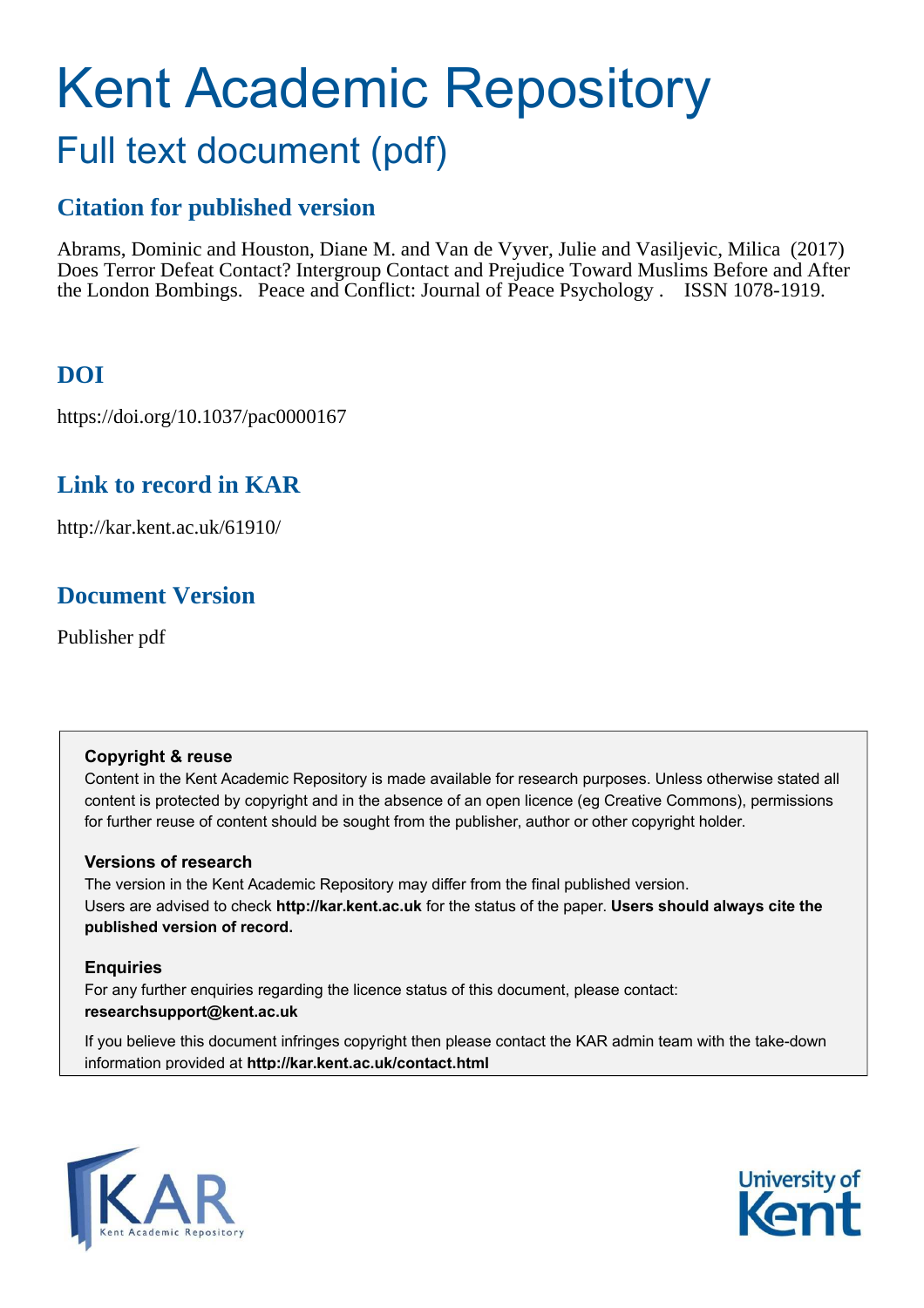## **Peace and Conflict: Journal of Peace Psychology**

### **Does Terror Defeat Contact? Intergroup Contact and Prejudice Toward Muslims Before and After the London Bombings**

Dominic Abrams, Julie Van de Vyver, Diane M. Houston, and Milica Vasiljevic Online First Publication, February 16, 2017. http://dx.doi.org/10.1037/pac0000167

### **CITATION**

Abrams, D., Van de Vyver, J., Houston, D. M., & Vasiljevic, M. (2017, February 16). Does Terror Defeat Contact? Intergroup Contact and Prejudice Toward Muslims Before and After the London Bombings. Peace and Conflict: Journal of Peace Psychology. Advance online publication. http://dx.doi.org/10.1037/pac0000167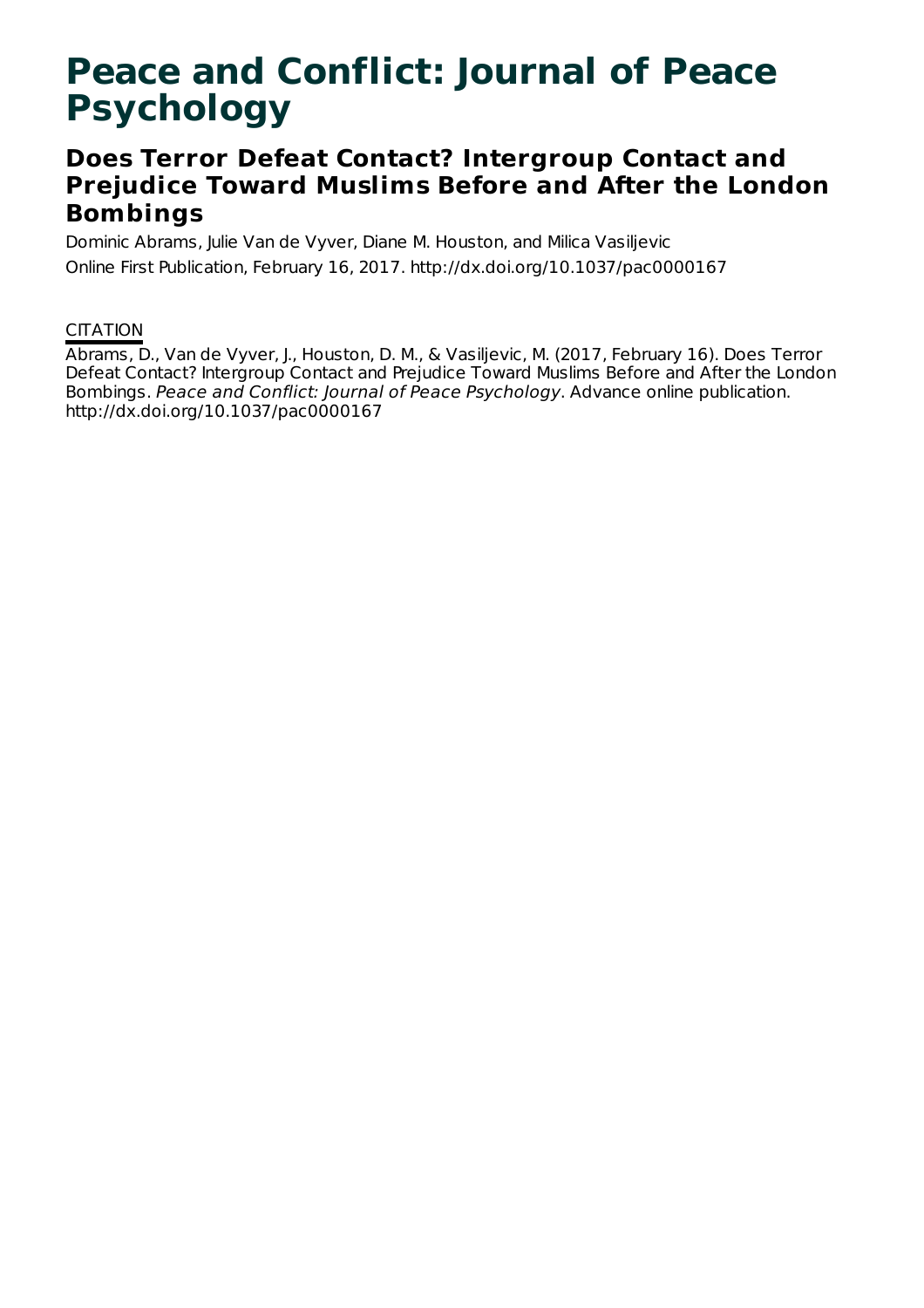### Does Terror Defeat Contact? Intergroup Contact and Prejudice Toward Muslims Before and After the London Bombings

Dominic Abrams, Julie Van de Vyver, and Diane M. Houston University of Kent

Milica Vasiljevic University of Kent and University of Cambridge

Allport (1954) proposed a series of preconditions that have subsequently been shown to facilitate effects of intergroup contact on attitudes toward outgroups (Pettigrew  $&$  Tropp, 2006). The present study examines whether objective threat, in the form of the 2005 London 7/7 terror attack, can inhibit the positive effects of contact. We tested hypotheses that contact would affect prejudice toward Muslims regardless of the bombings (contact prevails) or that the bombings would inhibit the effects of contact on prejudice (threat inhibits). Data were collected through representative national surveys 1 month before and again 1 month after the attacks in London on July 7, 2005 (pre-7/7  $N = 931$ ; post-7/7  $N = 1,100$ ), which represent relatively low and relatively high salience of "objective threat." Prejudice against Muslims significantly increased following the bombings. Psychological threats to safety (safety threat) and to customs (symbolic threat) mediated the impact of the bombings on prejudice, whereas perceived economic threat did not. All 3 types of psychological threat mediated between contact and prejudice. Multigroup structural equation modeling showed that, even though the objective threat did raise levels of psychological threats, the positive effects of contact on prejudice through perceived psychological threats persisted. Results therefore support a contact prevails hypothesis.

*Keywords:* intergroup contact, intergroup conflict, threat, prejudice

The present research examines evidence from a unique data set involving nationally representative samples of the United Kingdom (U.K.) population. It examines how contact and psychological threats relate to prejudice toward Muslims in Britain before and after the 7/7 London bombings. Muslims are currently a prominent target of overtly hostile prejudice in Western societies (Brown et al., 2012). Evidence from different Pew Global surveys illustrates this point well. In the year following 9/11, 39% of the U.S. population reported unfavorable attitudes toward Muslims (Pew Research Center, 2004). In 2005, across European countries, there were also high levels of prejudice. For example, 51% of Dutch respondents and 34% of French respondents reported holding

*Editor's Note.* Continue the conversation by submitting your comments and questions about this article/book review to [PeacePsychology.org/](http://PeacePsychology.org/peaceconflict) [peaceconflict.](http://PeacePsychology.org/peaceconflict) (The Editor of [PeacePsychology.org](http://PeacePsychology.org) reserves the right to exclude material that fails to contribute to constructive discussion.)

DOMINIC ABRAMS holds a PhD. He is a professor of social psychology and the director of the Centre for the Study of Group Processes (CSGP) at the School of Psychology, University of Kent. He is Vice President (Social Sciences) of the British Academy, and co-editor of the journal Group Processes and Intergroup Relations. His research interests include prejudice and prosociality, social identity, intergroup and intragroup processes, social development, stereotype threat, and societal attitudes to aging and social change.

JULIE VAN DE VYVER holds a PhD. At the time of writing she was an ESRC-CASE doctoral student working collaboratively with the charity People United. She is now a faculty member at the Department of Psychology at the University of Lincoln. Her research interests are the role of emotions in prosociality, the development of group dynamics, and the application of methods to reduce prejudice.

DIANE M. HOUSTON holds a PhD. She is a professor of social psychology and Pro Vice Master for Education at Birkbeck, University of London. Her research interests include processes of discrimination,

gender role attitudes, women's work participation, and educational achievement.

MILICA VASILJEVIC holds a PhD. She is a research associate at the Behaviour and Health Research Unit, University of Cambridge. Her research interests include interethnic conflict and forgiveness, intergroup attitudes, and the relationship between social structure and social cohesion. Her current research focuses on the design and implementation of social-cognitive interventions to change people's attitudes and behaviors.

THIS RESEARCH WAS FUNDED by the U.K. government's Women and Equality Unit, and analyses were further funded by Economic and Social Research Council Grant ES/J500148/1.

This article has been published under the terms of the Creative Commons Attribution License [\(http://creativecommons.org/licenses/by/3.0/\)](http://creativecommons.org/licenses/by/3.0/), which permits unrestricted use, distribution, and reproduction in any medium, provided the original author and source are credited. Copyright for this article is retained by the author(s). Author(s) grant(s) the American Psychological Association the exclusive right to publish the article and identify itself as the original publisher.

CORRESPONDENCE CONCERNING THIS ARTICLE should be addressed to Dominic Abrams, Centre for the Study of Group Processes (CSGP), School of Psychology, University of Kent, Canterbury, Kent CT2 7NZ, United Kingdom. E-mail: [d.abrams@kent.ac.uk](mailto:d.abrams@kent.ac.uk)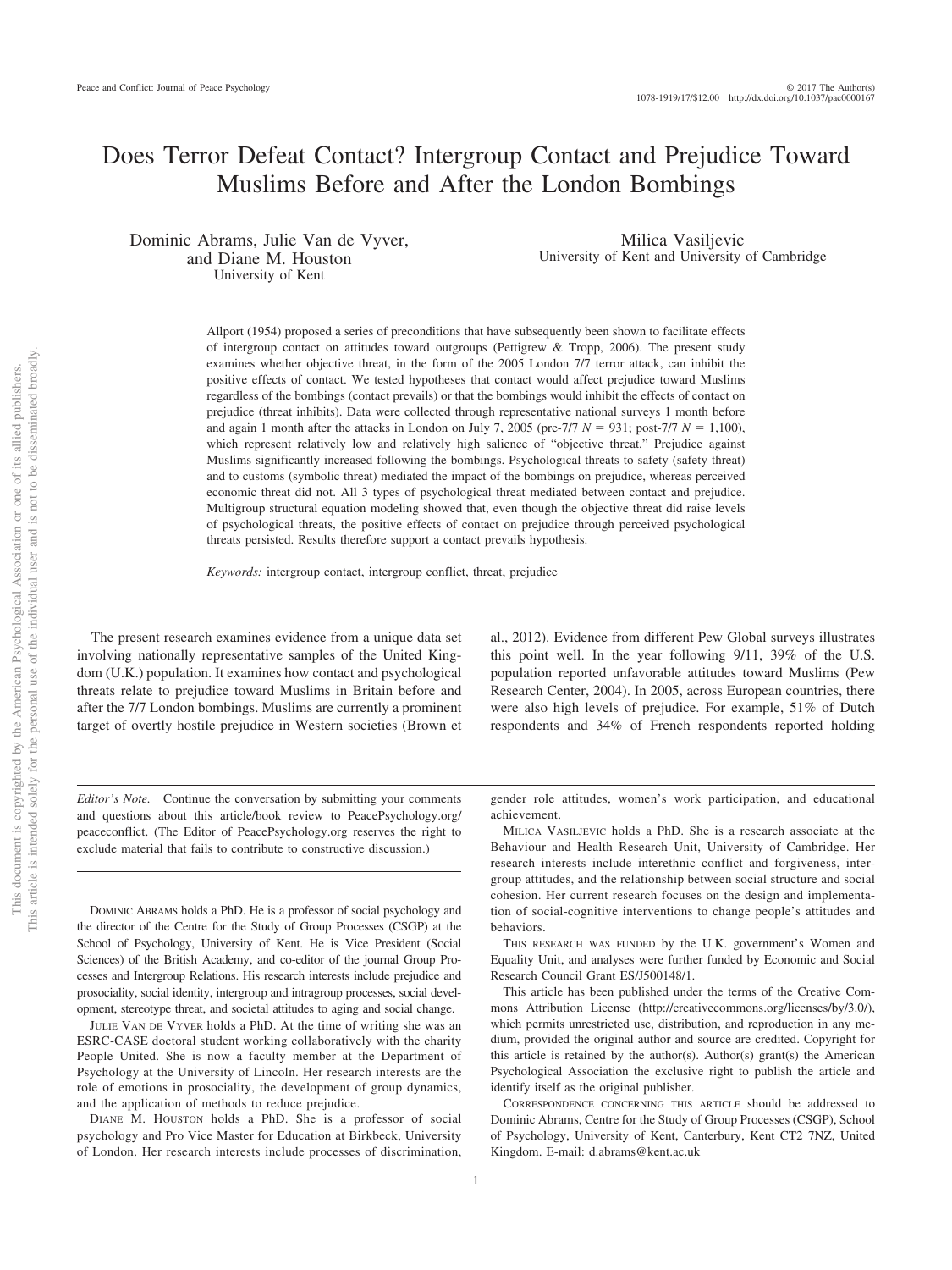unfavorable attitudes toward Muslims (Pew Research Center, 2005). In Pew's telephone interviews in the United Kingdom, 14% of respondents reported feeling unfavorable (Valasco Gonzalez, Verkuyten, Weesie, & Poppe, 2008), and by 2008 the proportion had increased to 27% (though these figures include Muslim respondents; Pew Research Center, 2008). However, this evidence does not shed light on whether or how the 7/7 bombings affected prejudice toward Muslims. In the present research we consider how this unexpected threat and positive intergroup contact jointly affected prejudice toward Muslims by the non-Muslim majority.

Using evidence from our pre- and post-7/7 surveys, we first consider how the objective threat arising from the London 7/7 terrorist attack by Islamic extremists affected non-Muslims' perceptions of threat from, and their prejudice (social distance) toward, the wider group that was identified as the source of the attack, namely Muslims. Second, we consider whether the relationships between objective threat and prejudice, and between contact and prejudice, are mediated by different specific types of psychological threat. Finally, we consider whether the objective threat moderated the relationships between contact, psychological threat, and prejudice.

#### **Intergroup Contact**

Intergroup contact theory proposes that contact between members of different groups can reduce intergroup prejudice and discrimination (Brown & Hewstone, 2005; Pettigrew, 1998). Ample experimental, cross-sectional, and longitudinal research has confirmed this hypothesis (see Al Ramiah & Hewstone, 2013), and a meta-analysis of over 500 studies showed a significant negative relationship between direct contact and prejudice ( $r = -.22$ ,  $p <$ .0001; Pettigrew & Tropp, 2006).

Allport's original intergroup contact hypothesis proposed that contact between groups could be successful only if a number of conditions are met: equal status, common goals, intergroup cooperation, and support by societal institutions (Allport, 1954). Recently, however, researchers suggested that these conditions should be considered complementary, or facilitating, rather than essential (Pettigrew & Tropp, 2008). Indeed, Pettigrew and Tropp's (2006) meta-analyses of the effects of intergroup contact demonstrated that even when these conditions were not fully met, contact effects remained positive, though weaker.

#### **The Role of Threat**

The current research extends the understanding of the effects of contact by exploring the efficacy of contact from a different starting point from that in the extant literature. Past research has shown that contact can be effective even when Allport's conditions are not present. However, few studies have tested whether contact can be effective when the intergroup context changes suddenly for the worse (see Paolini et al., 2014; Wagner & Hewstone, 2012). One reason for this gap in laboratory and field experiments may be ethical limits on deliberately inducing negative contexts for contact. Another reason is that, understandably, researchers have focused on the positive potential of contact despite unfavorable conditions rather than on the negative impact of newly unfavorable conditions even when contact does arise. Yet, outside the laboratory, intergroup contexts frequently do change for the worse in unanticipated ways. It is therefore valuable to turn to historical evidence to understand what role intergroup contact plays following such events.

Some recent research has considered the role of factors that may prevent intergroup contact from diminishing prejudice (e.g., Barlow et al., 2012; Paolini et al., 2014; Pettigrew & Tropp, 2006). Indeed, it is known that negative contact may be associated more strongly with elevated prejudice than positive contact is with attenuated prejudice (Barlow et al., 2012). On the other hand, Paolini et al. (2014) found that prior positive contact appeared to buffer against the effects of new experiences of negative contact (self-reported, imagined, or media-based) on group membership salience, suggesting that effects of contact might differ depending on where it occurs in the sequence of conflict-related events (cf. Wagner & Hewstone, 2012).

The current research adopts a comparable approach in seeking to understand the joint influences of positive and negative factors on prejudice. However, rather than examining how a new negative experience of contact affects prejudice, we examine the potentially divergent effects of elevated objective threat (negative) and contact (positive) on prejudice.

There is evidence that contact can promote positive intergroup relations even in the context of intergroup conflict, such as in Northern Ireland, Israel, Bosnia-Herzegovina, and Sri Lanka (see Cehajic, Brown, & Castano, 2008; [Hewstone, Cairns, Voci, Ham](#page-8-0)[berger, & Niens, 2006;](#page-8-0) [Hewstone, Tausch, Hughes, & Cairns,](#page-8-1) [2008;](#page-8-1) Malhotra & Liyanage, 2005; Maoz & Ellis, 2008). However, conflict generally involves ongoing or repeated instances of negative contact and continuous direct threat. This means that it is likely to be difficult to disentangle the two adverse factors (negative contact and threat). An aim of the present research, therefore, was to consider threat and contact as potentially distinct influences and to test whether one or the other may prevail as a predictor of prejudice following a terrorist attack.

Prior research has shown that acts of terror by Islamic fundamentalists may worsen people's attitudes toward Muslims (Coryn, Beale, & Myers, 2004; Echebarria-Echabe & Fernández-Guede, 2006). However, no research has examined whether such attitudinal changes may override the benefits of intergroup contact. The current research examines whether intergroup contact can continue to promote positive intergroup relations, even following a sudden assault on the intergroup relationship. A terror attack represents direct and salient evidence of an objective threat, which we regard as an example of a potential inhibiting (rather than facilitating) condition of contact. A highly salient terror threat could undermine positive effects of contact by highlighting dissimilarity and conflict rather than cooperation between Muslims and non-Muslims. It could therefore neutralize effects of contact by inhibiting generalization from positive personal experiences of positive contact with outgroup members to positive attitudes toward the group as a whole. This idea is in line with past research that has shown that negative contact induces greater attention to group memberships than does positive contact (see Paolini, Harwood, & Rubin, 2010) and that individuals are more likely to generalize from personal contact experiences to whole group experiences when group memberships are salient (Brown & Hewstone, 2005). If this idea is correct, then, like negative contact, conditions that highlight threat in the intergroup relationship may inhibit positive contact effects. Unlike negative contact, however, objective threat may involve no direct or even indirect connection between ingroup and outgroup members.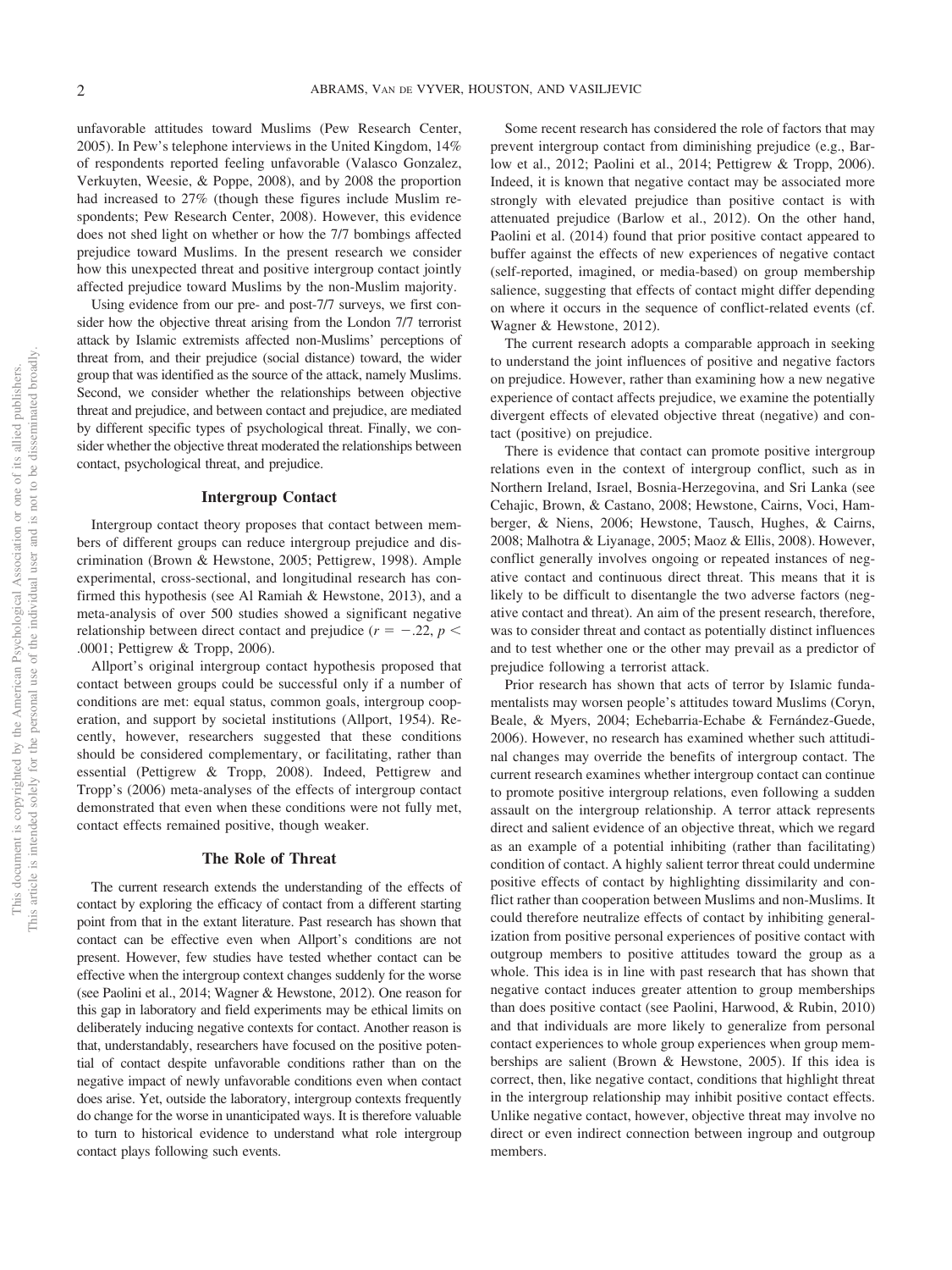#### **Specifying Dimensions of Threat**

Generally, greater perceptions of psychological threat should be related to greater intergroup prejudice (e.g., Doosje, Zimmermann, Küpper, Zick, & Meertens, 2009; Oswald, 2005), yet many different kinds of psychological threats may be considered. Integrated threat theory (Stephan & Stephan, 2000) distinguishes between realistic threats to the ingroup (including threats to the safety, and economic and political power, of the ingroup) and symbolic threats (pertaining to the ingroup's value system and way of life). Stephan and colleagues (2002) found that perceptions of intergroup conflict predicted symbolic threat more strongly than realistic threat. Furthermore, realistic and symbolic threats predicted contact differently among White versus Black participants.

The impact of different types of threat on attitudes seems also to vary by intergroup context. For example, in Northern Ireland contact predicted Catholic/Protestant intergroup attitudes via symbolic threat but not via realistic threat (Tausch, Tam, Hewstone, Kenworthy, & Cairns, 2007). In contrast, research in Israel showed that realistic but not symbolic threats explained outgroup attitudes toward immigrants (Bizman & Yinon, 2001). In that context an immigrant political party had recently gained seats in the Israeli Parliament, thus highlighting realistic threats to Israeli participants.

With these points in mind, we surmised that there should be a degree of specificity in the types of psychological threat that would be important in the intergroup context of pre- and post-7/7. First, we distinguish between two different aspects of realistic threat economic threat and safety threat (cf. Myers, Abrams, Rosenthal, & Christian, 2013). A terror attack should increase perceptions of threat to safety because of the increased salience of physical harm, but it seems less likely to affect perceptions of economic threat, because there is little direct economic interdependence between the perpetrators and potential victims. A terror attack also poses a symbolic threat to the extent that it is an expression of cultural rejection by the outgroup and is intended to disrupt cultural activities. Consistent with this, following terror attacks it is typical that representatives of the affected group or country make pronouncements that reinforce national values or standards (as followed the Charlie Hebdo attack in Paris). Thus, a terror attack should increase levels of safety threat and symbolic threat but not economic threat. Moreover, on the basis of integrated threat theory, these increases in threat should mediate increases in prejudice.

#### **Contact, Threat, and Prejudice**

Previous research has shown that positive intergroup contact is associated with lower psychological threat. Psychological threat is often tested as a mediator between contact and outgroup attitudes (Myers et al., 2013; Pettigrew, Wagner, & Christ, 2010; Tausch et al., 2007; Velasco González, Verkuyten, Weesie, & Poppe, 2008; Wagner, Christ, & Pettigrew, 2008; Wagner, Christ, Pettigrew, Stellmacher, & Wolf, 2006). Therefore, we hypothesized that all three types of psychological threat could mediate between contact and prejudice. Higher levels of contact should be associated with lower levels of psychological threat, which should reduce prejudice.

We tested these two sets of mediation hypotheses using structural equation modeling (SEM). We then proceeded to test the possibility of moderated mediation. Specifically, by comparing the mediation models in the pre-7/7 versus post-7/7 samples we tested whether a change in objective threat levels would also result in a change in the relationships between contact, psychological threats, and prejudice. Two different hypotheses were tested, which we describe as the *contact prevails* and the *threat inhibits* hypotheses.

Given that positive effects of intergroup contact on outgroup attitudes persist even in contexts of conflict [\(Hewstone et al., 2006,](#page-8-0) [2008;](#page-8-1) Maoz & Ellis, 2008), it is possible that positive effects of intergroup contact on prejudice could occur even in the aftermath of terror attacks. In other words, the contact prevails hypothesis is that, regardless of the introduction of a negative condition such as an objective threat, intergroup contact should attenuate the level of prejudice. This hypothesis could be supported in two forms. First, the direct relationship between contact and prejudice should remain equally strong in both the pre-7/7 and post-7/7 samples. Second, the indirect (mediated) path from contact via psychological threat to prejudice should remain equally strong in both samples.

By contrast, the inhibiting conditions idea suggests that objective threat can inhibit the positive effects of intergroup contact. Thus, according to the threat inhibits hypothesis, the potential for intergroup contact to reduce prejudice should be reduced or eliminated by the presence of a salient objective threat. This would mean that either the direct or the indirect effects of contact on prejudice would be significantly smaller in the post-7/7 sample than the pre-7/7 sample.

#### **Method**

#### **Design**

Two cross-sectional nationally representative surveys were conducted approximately one month before and one month after the July 7 attacks in London.<sup>1</sup> The pre-7/7 survey  $(N = 931)$  was conducted between May 20 and June 1, 2005, and the post-7/7 survey  $(N =$ 1,100) was conducted at the end of July 2005. The surveys were commissioned by the U.K. Equalities Review and steered by the U.K. government's Women and Equality Unit (Abrams & Houston, 2006).

#### **Participants**

Muslim participants were excluded from all analyses (4.6% across samples). Age ranged from 16 to 98 years ( $M = 45.76$ ,  $SD = 19.18$ ). The majority of participants (90.6%) were White, 4.3% were Black, 2.4% were Asian, and the remainder were mixed heritage or other. London residents made up 13.6% of respondents. Female participants constituted 54.4% of the total. Social class was measured using the social grading system; 2.8% were classified as A (high managerial,

<sup>&</sup>lt;sup>1</sup> Data from the pre-7/7 survey were from a larger survey that assessed a range of societal perceptions and attitudes to a range of different groups (see Abrams & Houston, 2006, for details and descriptive statistics). The pre-7/7 comprised 435 men (46.7%) and 496 women (53.3%). Age ranged from 16 to 92 years ( $M =$ 44.85,  $SD = 19.05$ ). The majority of participants  $(82.5\%)$  were White, 6% were Black, 8.3% were Asian, and the remainder were mixed heritage or other. The majority of participants (93.3%) were non-Muslim. London residents made up 15.3% of respondents.

The post-7/7 survey was commissioned by the Women and Equality Unit immediately following the 7/7 bombings. It comprised 497 men (45.2%) and 603 women (54.8%). Age ranged from 16 to 98 years ( $M = 46.54$ ,  $SD = 19.27$ ). The majority of participants (90.9%) were White, 3.1% were Black, 3.5% were Asian, and the remainder were mixed heritage or other. The majority of participants (97.1%) were non-Muslim. London residents made up 13.6% of respondents.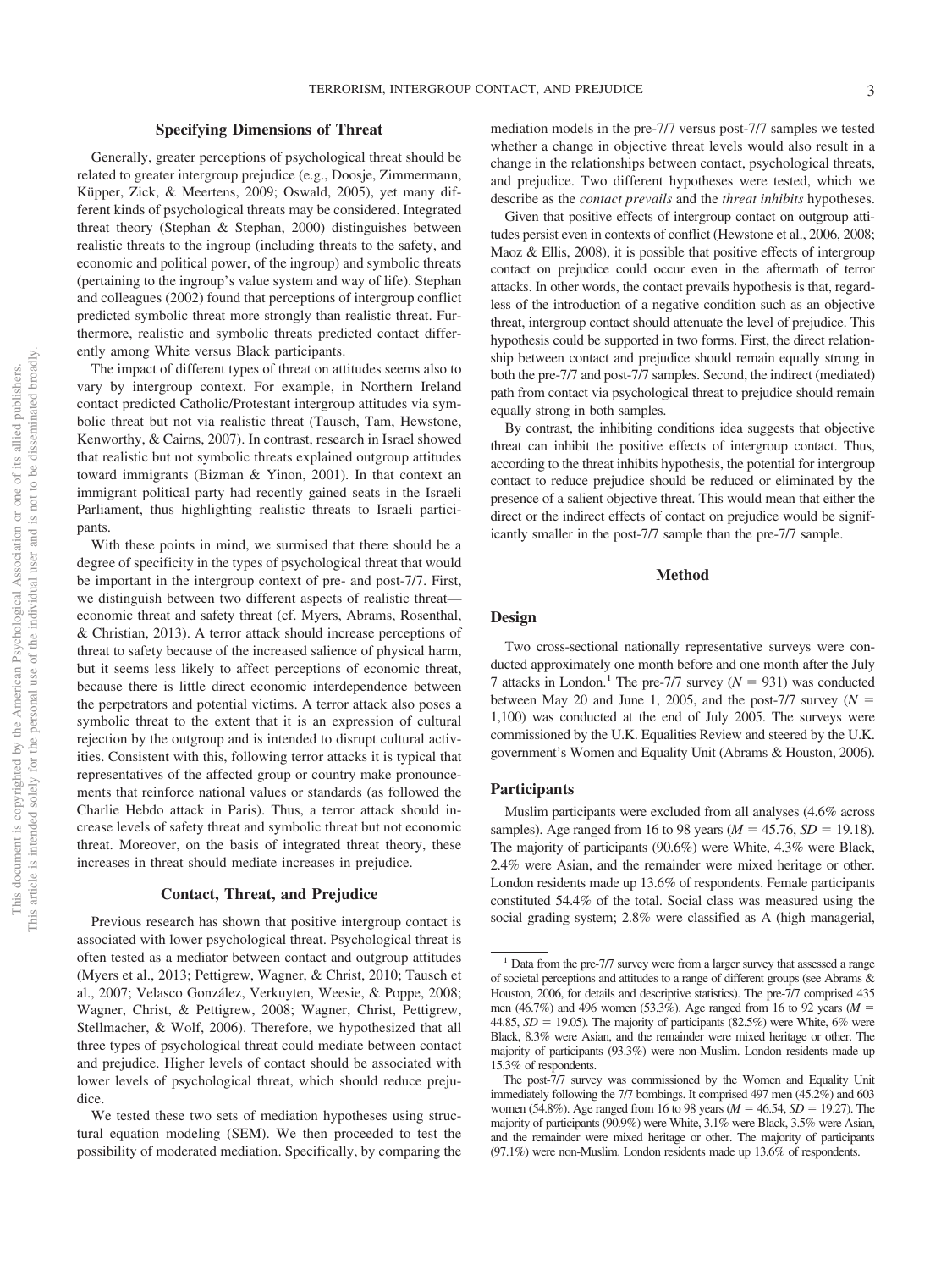administrative, or professional), 13.9% as B (intermediate managerial, administrative, or professional), 23.5% as C1 (supervisory; clerical; and junior managerial, administrative, or professional), 19.4% as C2 (skilled manual workers), 16.9% as D (semi- and unskilled manual workers), and 23.4% as E (state pensioners, casual or lowest grade workers, unemployed with state benefits only).

#### **Procedure**

The pre-7/7 and post-7/7 surveys used identical sampling and interview methodology and were administered by TNS/Omnimas to nationally representative samples of individuals 16-plus years old from England, Scotland, and Wales as part of its omnibus face-to-face CAPI (computer-assisted personal interviews) survey series (see Abrams & Houston, 2006, for details). To avoid response sets and biases, we counterbalanced left and right scale anchor points between participants and rotated item orders within sections of the survey.

#### **Measures**

**Intergroup contact.** Contact with Muslims was measured hierarchically by asking participants whether they had never had any contact with a person who is a Muslim (0), or whether they had rarely or never met (1), had met (2), knew (3), were friends with (4), or were close friends with (5) a Muslim.

**Psychological threat.** Three types of psychological threat were measured: economic, safety, and symbolic threat. *Economic threat* was measured by asking participants,

People who live in this country generally work and pay taxes at some points in their lives. They also use health and welfare services. On balance, do you think that Muslims in Britain take out more from the economy than they put in, or not?

This was rated on a 5-point scale ranging from 1 (*take out a lot more than they put in*) to 5 (*put a lot more in than they take out*). *Safety threat* was measured by asking participants "How do you think Muslims in this country affect things like the safety, security, or health of other people in Britain?" It was rated on a 5-point scale ranging from 1 (*much worse*) to 5 (*much better*). *Symbolic threat* was measured by asking participants "How do you think Muslims affect the customs, traditions, or general way of life of other people in Britain?" This was also rated on a 5-point scale ranging from 1 (*much wors*e) to 5 (*much better*). For clarity of presentation, psychological threat items were reverse-coded for analyses so that low values represented low threat and high values represented high threat.

**Prejudice.** Prejudice was operationalized through measures of social distance from or toward Muslims (see Bogardus, 1967). Participants were asked "How comfortable or uncomfortable do you think you would feel if a suitably qualified Muslim person was appointed as your boss?" "How comfortable or uncomfortable do you think you would feel if a Muslim person married one of your close relatives (such as a brother, sister, child or re-married parent)?" and "How comfortable or uncomfortable do you think you would feel if a Muslim person moved in next door to you?" Participants responded on a 5-point scale ranging from 1 (*very uncomfortable*) to 5 (*very comfortable*). A mean score was calculated and employed in the analyses (Cronbach's alpha = .88). For clarity, social distance items were reverse-coded for analysis so that low values represented low prejudice and high values represented high prejudice.

#### **Results**

#### **Preliminary Analyses**

Correlation analyses revealed some significant differences between participants' intergroup contact, psychological threats, and prejudice depending on their social class, gender, and age and whether they were White and lived in London, (see Table 1). To adjust for these relationships in subsequent analyses, we included these variables as covariates.

Analyses of variance tested whether the covariates and levels of contact changed from low objective threat (pre-7/7) to high objective threat (post-7/7). Results showed that contact and all covariates remained the same across both samples (*p*s .100), except for ethnicity. Specifically, there were more White participants post-7/7 ( $M = 0.93$ ,  $SE = 0.01$ ) than pre-7/7 ( $M = 0.87$ ,  $SE = 0.01$ ),  $F(1, 1935) = 22.82, p < .001, \eta^2 = .01.$ 

#### **Analyses of Covariance**

Analyses of covariance (ANCOVAs) were conducted to test whether objective threat (pre-7/7 vs. post-7/7) affected psychological threat and/or prejudice. Results showed that objective threat significantly increased safety threat,  $F(1, 1930) = 60.72, p < .001$ ,  $\eta^2 = .03$ ; symbolic threat,  $F(1, 1930) = 24.13$ ,  $p < .001$ ,  $\eta^2 =$ .01; and prejudice,  $F(1, 1930) = 17.53$ ,  $p < .001$ ,  $\eta^2 = .01$ . Objective threat did not affect economic threat,  $F(1, 1930) = 2.56$ ,  $p = .110$ ,  $\eta^2 = .001$  (see Figure 1 for means and standard errors showing the effects of objective threat (pre 7/7 vs. post 7/7) on psychological threat (economic and safety) and social distance).<sup>2</sup> These findings are consistent with the idea of threat specificity.

Because we used a SEM approach for the remaining analyses, it was also useful to consider the relationships between objective threat and measured variables in terms of correlation. Correlations between contact, the different types of threat, and prejudice within each level of objective threat are depicted in Table 1. Point-biserial partial correlations (echoing the ANCOVA results in the previous paragraph) indicate significant positive relationships between objective threat and safety threat ( $r = .18$ ,  $p < .001$ ), symbolic threat  $(r = .11, p < .001)$ , and prejudice  $(r = .10, p < .001)$  but not with contact  $(r = -.02, ns)$  or economic threat  $(r = .04, ns)$ .

#### **Mediation Analyses**

Mediation analyses were conducted to test whether objective threat (pre-7/7 vs. post-7/7) and contact each predicted prejudice and whether they did so through psychological threats (economic, safety, and symbolic).

To test our mediation hypotheses, we conducted SEM in AMOS (Arbuckle, 2014) using observed variables (see Figure 2, showing standardized path coefficients between variables). The model fit the data well,  $\chi^2(13 \text{ df}, N = 1937) = 36.35, p = .001$ ; root-mean-

 $2$  The effects of objective threat (pre-7/7 vs. post-7/7) on psychological threats and prejudice did not vary depending on whether the covariates were included or excluded from the analyses of variance. Specifically, objective threat significantly affected symbolic threat, safety threat, and prejudice ( $ps < .001$ ) but did not significantly affect economic threat ( $p =$ .052).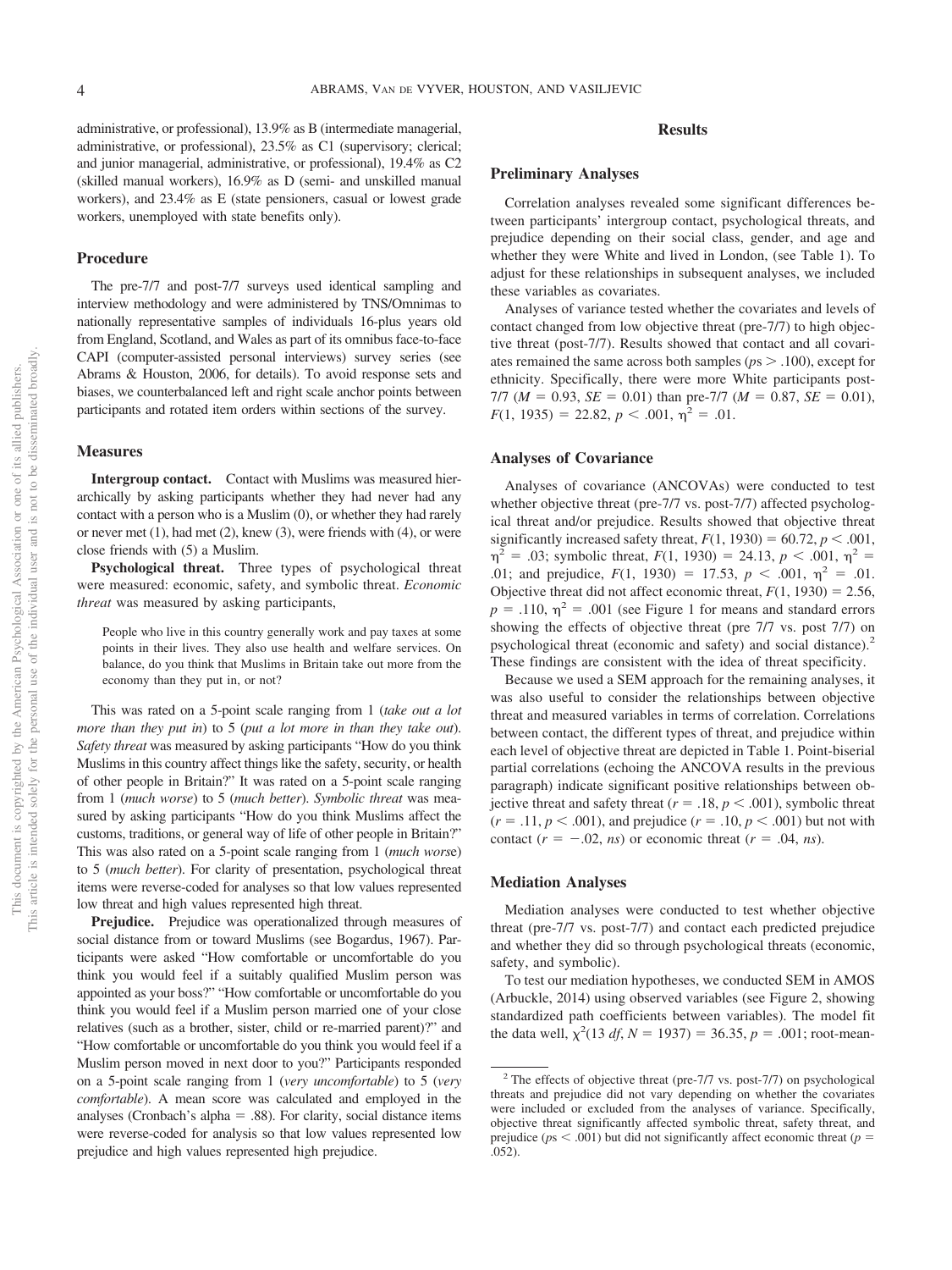| Divariate Corretation Coefficients Depicting the Ketationships Among variables Defore and After the 777 Terror Attacks |           |           |           |                  |           |                 |                  |           |                  |           |
|------------------------------------------------------------------------------------------------------------------------|-----------|-----------|-----------|------------------|-----------|-----------------|------------------|-----------|------------------|-----------|
| Variable                                                                                                               |           |           |           | 4                |           | 6               |                  |           | 9                | 10        |
| 1. Contact                                                                                                             |           | $-.15***$ | $-.10***$ | $-.16***$        | $-.33***$ | $-.22***$       | $.12***$         | $-.24***$ | $-.06^{\dagger}$ | $-.12***$ |
| 2. Economic threat                                                                                                     | $-.14***$ |           | $.51***$  | $.46***$         | $.37***$  | $.13***$        | $-.06^{\dagger}$ | .03       | .03              | $.10***$  |
| 3. Safety threat                                                                                                       | $-.12***$ | $.50***$  |           | $.66***$         | $.30***$  | $.13***$        | $-.08*$          | $.07*$    | $-.08*$          | .04       |
| 4. Symbolic threat                                                                                                     | $-.15***$ | $.49***$  | $.66***$  |                  | $.37***$  | $.11***$        | $-.12***$        | $.08*$    | $-.02$           | .05       |
| 5. Social distance                                                                                                     | $-.29***$ | $.35***$  | $.33***$  | $.40***$         |           | $.07^{\dagger}$ | $-.11***$        | $.08*$    | $-.05$           | $.09**$   |
| 6. White race                                                                                                          | $-.17***$ | $-.07*$   | $.13***$  | $.08***$         | .02       |                 | $-.26***$        | $.23***$  | .04              | $-.01$    |
| 7. London resident                                                                                                     | $.12***$  | $-.08*$   | $-.11***$ | $-.06^{\dagger}$ | $-.07*$   | $-.18***$       |                  | $-.10**$  | .02              | .01       |
| 8. Age                                                                                                                 | $-.23***$ | .04       | .04       | .05              | .05       | $.14***$        | $-.06^{\dagger}$ |           | .02              | $-.01$    |
| 9. Sex                                                                                                                 | $-.10**$  | .01       | .02       | .01              | $-.02$    | $.08***$        | $-.04$           | $-.03$    |                  | $.09***$  |
| 10. Social class                                                                                                       | $-.13***$ | $.09***$  | .03       | $.10**$          | $.15***$  | .01             | .02              | .02       | .05              |           |
|                                                                                                                        |           |           |           |                  |           |                 |                  |           |                  |           |

Table 1 *Bivariate Correlation Coefficients Depicting the Relationships Among Variables Before and After the 7/7 Terror Attacks*

*Note*. Muslim respondents are excluded from the analyses. Pre-7/7 correlations ( $N = 869$ ) are provided above the diagonal, and post-7/7 correlations ( $N = 869$ ) 1,068) are provided below the diagonal.  $7/7 =$  July 7, 2005, referring to the terrorist bombings in London.  $p^+ p < 0.10$ .  $p^+ p < 0.05$ .  $p^+ p < 0.01$ .  $p^+ p < 0.001$ .

square error of approximation  $= .03$ ; comparative fit index  $= 0.99$ . The indirect effects of objective threat ( $\beta = .04$ ,  $SE = .01$ ,  $p =$ .002, 95% confidence interval [CI: .05, .11]) and of contact  $(\beta = -.06, SE = .01, p = .002, 95\% \text{ CI } [-.04, -0.02])$  on prejudice were both significant.

Specifically, results showed that objective threat predicted symbolic threat ( $\beta = .11$ ,  $SE = .04$ ,  $p < .001$ ) and safety threat ( $\beta =$ .17, *SE* = .04, *p* < .001) but not economic threat ( $\beta$  = .03, *SE* =  $.05, p = .139$ ). Furthermore, contact predicted symbolic threat  $(\beta = -.14, SE = .01, p < .001)$ , safety threat  $(\beta = -.09, SE =$ .01,  $p < .001$ ), and economic threat ( $\beta = -.12$ ,  $SE = .01$ ,  $p < .01$ ) .001). Finally, symbolic threat  $(\beta = .23, SE = .03, p < .001)$ , economic threat  $(\beta = .19, SE = .02, p < .001)$ , and safety threat  $(\beta = .05, SE = .03, p = .05)$  each predicted prejudice.

#### **Moderated Mediation Analysis**

To examine whether contact and objective threat (pre-7/7 vs. post-7/7) interacted to predict psychological threats and in turn prejudice, we conducted a multigroup structural equation model. Specifically, the multigroup SEM allowed us to examine whether contact predicted psychological threats and in turn prejudice differently at low (pre-7/7) versus high (post-7/7) levels of objective threat.

Results showed that the mediation model fit the data equally well at low and at high objective threat (the model was not improved by unconstraining any paths from being equal). No paths significantly varied between pre-7/7 and post-7/7. In other words, objective threat and contact did not interact to predict psychological threats or prejudice. We noted that although safety threat did not predict prejudice in the pre-7/7 sample (low objective threat:  $\beta = 0.02$ ,  $SE = 0.05$ ,  $p = 0.602$ , it did significantly predict prejudice in the post-7/7 sample (high objective threat:  $\beta = .07$ ,  $SE = .04$ ,  $p = 0.050$ ). Nevertheless, these two paths did not differ significantly  $(Z = 0.93, ns)$ .

#### **Discussion**

Substantial research on intergroup contact has shown that contact can reduce prejudice (Pettigrew & Tropp, 2006). However, much of the original theory behind this research was conceived in an era when the most pressing concerns of researchers were tackling majority (White) attitudes toward a particular racial mi-



*Figure 1.* Means and standards errors for the effects of objective threat (pre-7/7 vs. post-7/7) on psychological threat (economic and safety) and social distance.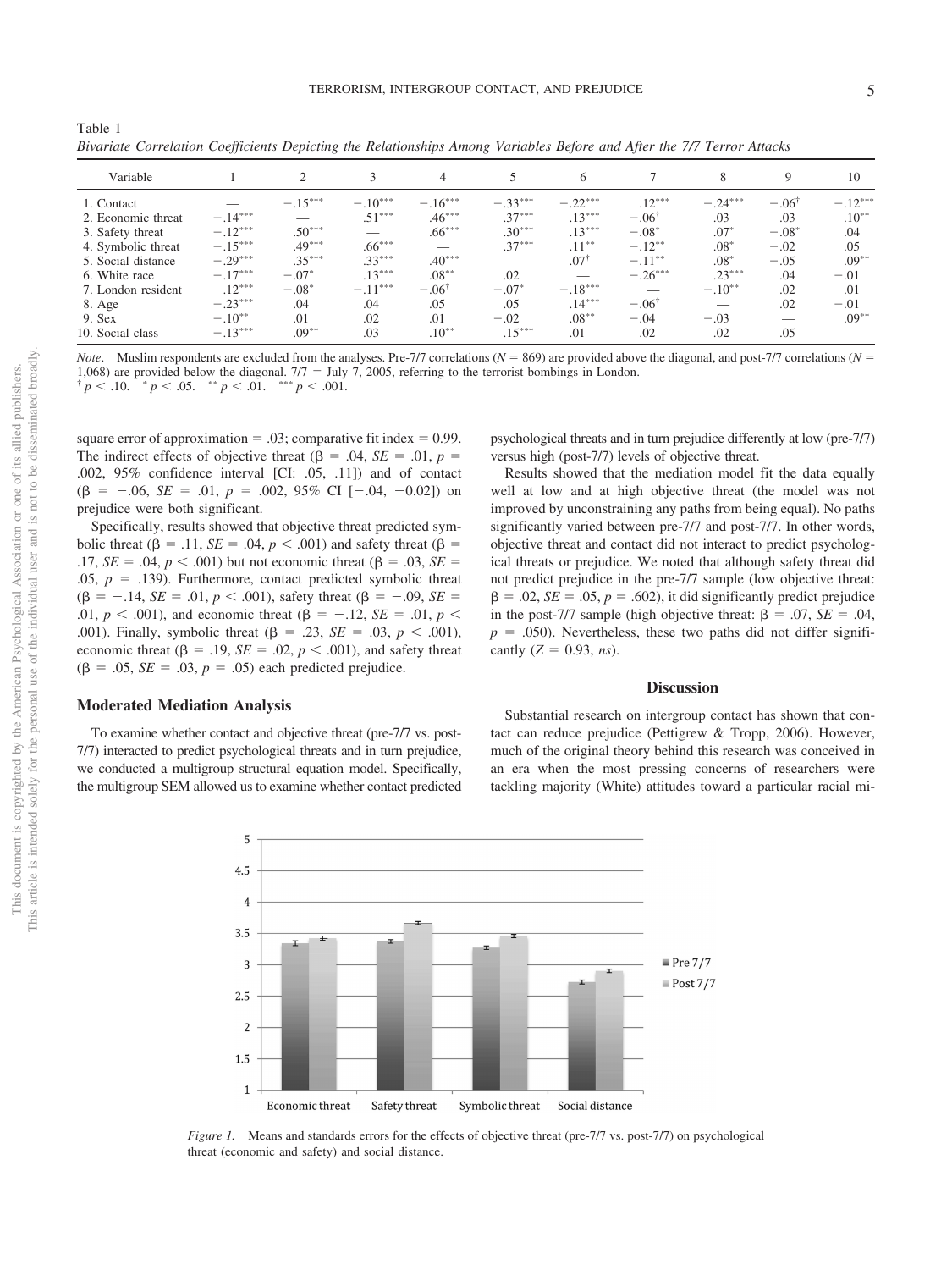

*Figure 2.* Standardized path coefficients for mediation analyses using structural equation modeling. All exogenous variables (social class, ethnicity, London residency, age, gender, and objective threat) were allowed to covary. Residuals of endogenous variables were fixed in the model (depicted using empty circles and arrows).  $\frac{p}{p}$  < .10.  $\frac{p}{p}$  < .05.  $\frac{p}{p}$  < .01.  $\frac{p}{p}$  < .001.

nority (Blacks), subsequently applying it to other majority/minority contexts. As both psychological research and intergroup relations have become more globalized, there have been new questions about the way that intergroup contact can bear on intergroup relations. One of the new pressing issues is the global capacity to prevent the escalation of intergroup conflicts in the face of challenges such as countering Islamic extremism without generating Islamophobia. A particular feature of this landscape is the presence of terrorist attacks, something that intergroup contact theory did not include in its original scope. Such attacks raise new theoretical and methodological problems.

#### **Intergroup Contact**

Allport's (1954) original statement of contact theory and the focus of subsequent reviews (Brown & Hewstone, 2005; Pettigrew, 1998) have tended to characterize the four conditions set out in the theory as ones that may involve gradual change. The focus is often on planning long-term strategies and carefully planned intervention through new laws, policies, or practices. Furthermore, the theory was largely concerned with factors that facilitate the capacity of contact to reduce prejudice rather than with factors that could actively disrupt that capacity. Sudden unplanned and potentially transformative counterevents were not an explicit part of the original theory.

Although dramatic acts of terrorism or intergroup aggression are not a modern phenomenon, the availability of rapid and extensive sharing of experiences and views through modern communications and hence the potential for fast and widespread opinion formation has arguably transformed the way people experience and make sense of such acts. Therefore, it is important to reconsider, adapt, and develop a new theory to accommodate and reflect effects of both facilitative and disruptive influences. In that vein, the present article provides an effort to consider whether terrorist acts can create an inhibiting condition that might militate against the benefits of contact, at least for some people.

Intergroup contact research has established that contact between members of different groups can reduce outgroup prejudice and discrimination even when Allport's (1954) conditions are not met (Pettigrew & Tropp, 2006) and even under conditions of intergroup conflict [\(Hewstone et al., 2008;](#page-8-1) Maoz & Ellis, 2008). However, research has not addressed directly whether contact continues to have similarly positive effects even after acts of terror. Given that such acts are known to have detrimental effects on people's attitudes toward Muslims (Coryn et al., 2004; Echebarria-Echabe & Fernández-Guede, 2006), it is at least plausible that this may be because positive effects of contact are neutralized.

#### **Threat Specificity**

Prior research has shown that the impact of different types of threat on intergroup attitudes may vary depending on the intergroup context (Myers et al., 2013). In principle, both symbolic and realistic threats can play a role (Bizman & Yinon, 2001; Tausch et al., 2007). We proposed that realistic threat and symbolic threat should both be affected by a terror attack, but we differentiated realistic threat into two types—safety threat and economic threat. On the basis of the contention that threats affect specifically relevant rather than general aspects of intergroup relations, we reasoned that there should be a weaker effect on economic threat than on symbolic or safety threats. This hypothesis was supported.

We also tested two potential mediating roles of psychological threats. First, we tested the possible mediation of the objective threat (terror attack) on prejudice. This showed that safety threat and symbolic threat together mediated between objective threat and prejudice. Because economic threat was not affected by objective threat, it could not play a mediating role. Note, however, that all three types of psychological threat were significantly related to prejudice, consistent with the premise that these threats would also have causes and potential impacts arising from sources that were independent of the terror attack. Indeed, when we tested the possible mediation of the effects of contact, we found that all three types of psychological threat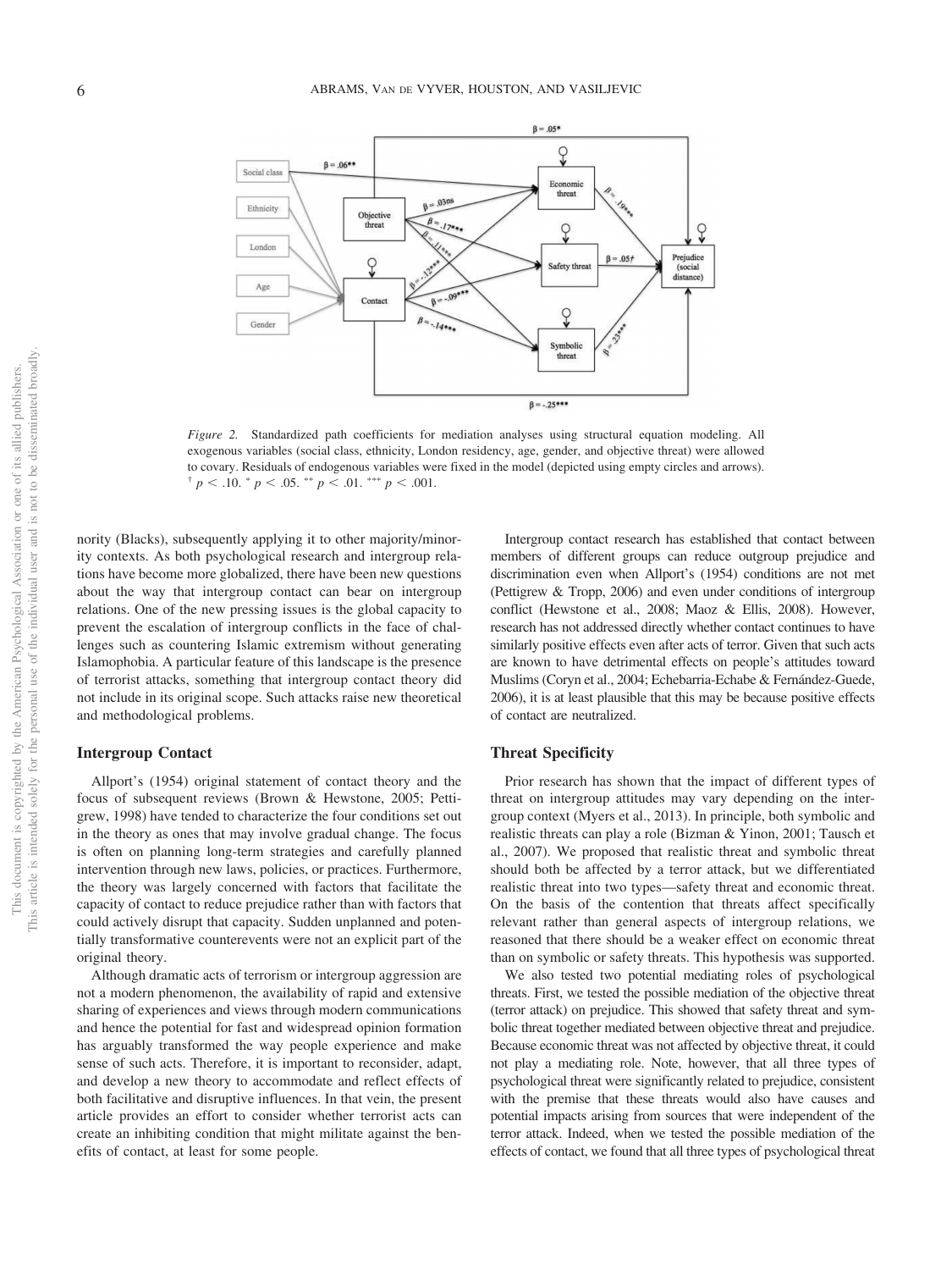mediated between contact and prejudice. Thus, the findings show clear support for two important hypotheses. First, that the effects of the terror attack on prejudice operate via quite specific types of psychological threat, and second that, regardless of objective threats, psychological threats from multiple sources do mediate between contact and prejudice, which is in line with prior evidence (e.g., Dhont & Van Hiel, 2011).

#### **Contact Prevails, or Threat Inhibits?**

We tested two different hypotheses, which we characterized as the contact prevails and the threat inhibits hypotheses. Although these were posed as alternatives, we retained an open mind about whether the evidence would support either more than the other. The contact prevails hypothesis was that, regardless of other conditions, intergroup contact should attenuate the level of prejudice. The threat inhibits hypothesis was that the potential for intergroup contact to reduce prejudice should be reduced or eliminated by the presence of a salient (objective) threat. The results provide real-world support for the contact prevails hypothesis. Specifically, effects of contact on prejudice were equivalent across low and high levels of objective threat. In other words, contact reduced prejudice through psychological threats, regardless of the bombings. Moreover, although the effect of safety threat on prejudice became stronger following the bombings, the effect of contact on prejudice was not reduced.

#### **Limitations and Implications**

The present research has several limitations but also significant strengths. First, the data are cross-sectional rather than longitudinal. Methodologically, sudden events pose a significant challenge. Aside from fortuitously timed longitudinal surveys that happen to include all relevant measures of contact and prejudice, the impact of these events can only rarely be captured. Researchers are generally limited to the serendipitous availability of data collected prior to such events and reactive studies conducted soon afterward. Although longitudinal evidence would be ideal, the availability of completely comparable cross-sectional evidence a few weeks either side of such an event is a rarity, and it is even more so with a representative sample of the general population. We are highly confident that, compared with cross-sectional studies that use opportunity samples or student samples that may not match across time, the two samples in the present research are similarly representative and that the survey methodology is identical so that it is meaningful to compare them directly.

The present research is also unique because the preevent measures were explicitly designed to measure contact with and prejudice toward Muslims, and the U.K. government was in a position to sponsor the post-7/7 survey. It was not possible to report this evidence publicly at the time, but 10 years on, we were able to use it to examine important hypotheses from contact theory, integrated threat theory and new hypotheses regarding the interaction between contact and objective threat. Given the growing levels of prejudice against Muslims in Western societies (Brown et al., 2012; Lean, 2012; Velasco González et al., 2008), such evidence offers not only theoretical insight but also has practical implications.

<span id="page-8-0"></span>A second limitation is that we did not have extensive measures of the variables of interest. Although multi-item measures are <span id="page-8-1"></span>certainly desirable and are often viable in experimental research, survey research is constrained more by cost and by the willingness of respondents to answer lengthy sets of questions. The measures used in the present research were drawn from prior studies, and we have no reason to question their validity. To some extent, limitations in reliability (i.e., error variance) are compensated by the large sample size, so it is unlikely that important relationships or effects would be missed.

Caveats are clearly necessary about any causal interpretation in the absence of longitudinal data, but we believe there is a good case for treating prejudice as an outcome relative to other variables. There is a logical and temporal basis for assuming that objective threat was a true exogenous variable. There is a strong theoretical and empirical argument (from previous meta-analytic evidence) for accepting that contact is likely to have a stronger causal impact on prejudice than vice versa (Binder et al., 2009; Levin, van Laar, & Sidanius, 2003; Pettigrew & Tropp, 2006). In the present research, there is also a methodological case backing that assumption because the measures directly tapped *prior* contact and *anticipated* social distance.

A further limitation is that the data are no longer contemporary. However, we believe that the benefit of hindsight has allowed us to use the data in a more-informed way. First, since the data were collected, not only have there been advances in intergroup contact research and theory but arguably terrorist events have increased in number, the "war on terror" has been perpetuated and widened, and there is increased salience of international Islamic terrorism (ranging from the Charlie Hebdo attack in Paris to attacks in Belgium and in Australia, Afghanistan, and Nigeria and the impact of the Islamic State in the Middle East). Therefore, it is increasingly important to understand how and why prejudice may be affected by such events. It is rare that data such as those in the present research have been collected prior to and directly following such an attack, so the present evidence offered rare empirical insight as well as opportunities to test and develop theory.

A potentially important practical implication of the evidence is that strategies to minimize the potentially prejudice-raising effects of terror attacks may need to address directly the relevant psychological threats (e.g., allay safety fears and symbolic fears) and not just confront or condemn the prejudice without attending to those threats. A second implication is that intergroup contact may be sufficient to deal with some forms of threat (e.g., economic threat), but it may not prevent continued impact of other forms of threat. Understanding when and how contact offers the most potent avenue for intervention and understanding how other factors may inhibit its effects are key to addressing the potential for increased intergroup conflict following terror attacks (Abrams & Eller, in press; Van de Vyver, Houston, Abrams, & Vasiljevic, 2015).

In conclusion, the unique evidence in the present research underlines that intergroup contact can play an important role in reducing prejudice even following an objective threat posed by a terrorist attack. We hope that this evidence provides new insights for those who are interested in the implications of terrorism for peace and conflict, raises interesting questions for research on intergroup contact, and is of value to policymakers and practitioners who have to anticipate or deal with the aftermath of terror attacks.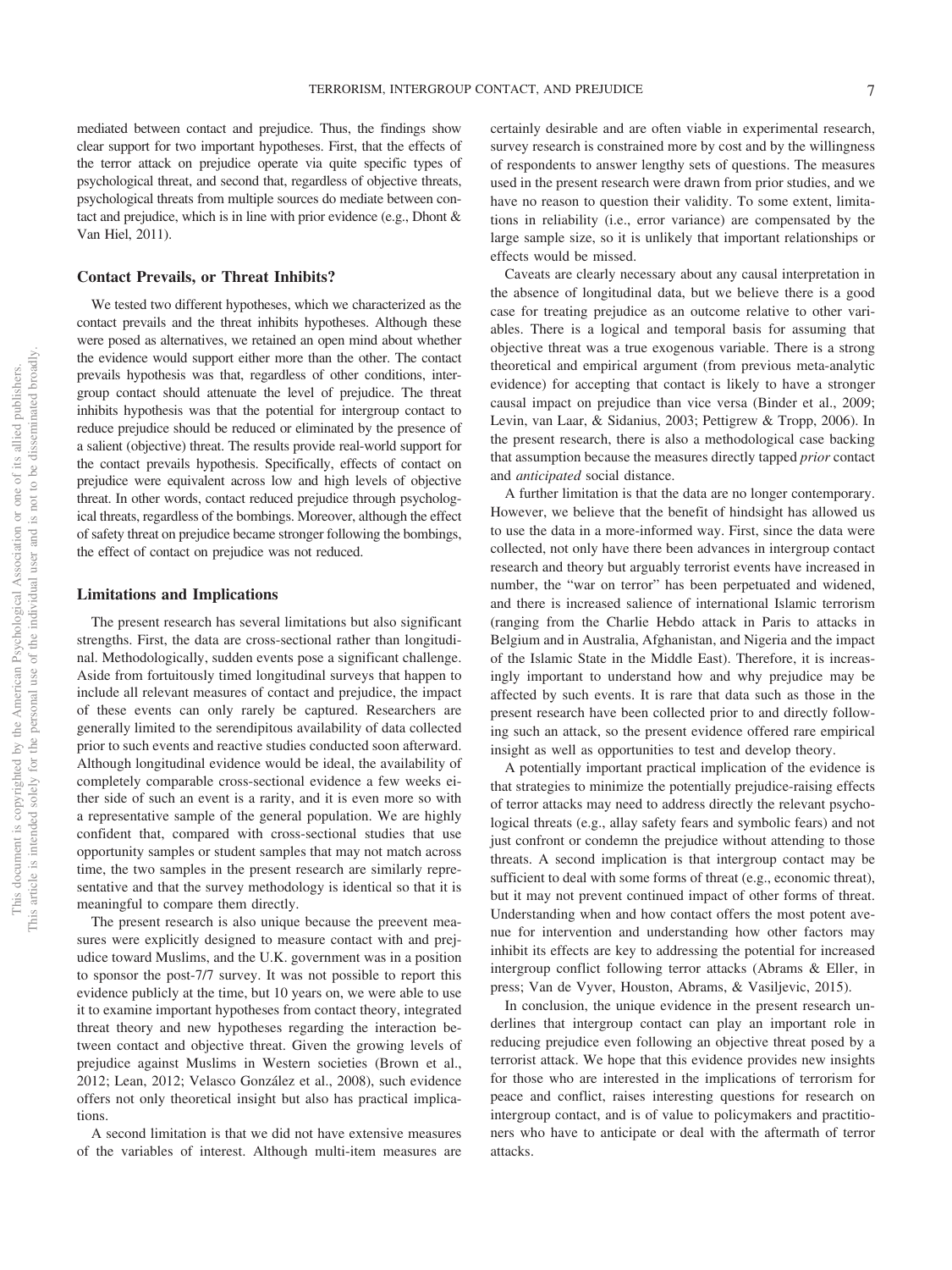#### **References**

- Abrams, D., & Eller, A. D. (in press). A temporally integrated model of intergroup contact and threat (TIMICAT). In S. Stathi & L. Vezzali (Eds.), *Intergroup contact theory: Recent developments and future directions*. Routledge, UK: Current Issues in Social Psychology book series.
- Abrams, D., & Houston, D. M. (2006). *Equality, diversity and prejudice in Britain: Results from the 2005 national survey*. Retrieved from [http://](http://kar.kent.ac.uk/4106/1/Abrams_KentEquality_Oct_2006.pdf) [kar.kent.ac.uk/4106/1/Abrams\\_KentEquality\\_Oct\\_2006.pdf](http://kar.kent.ac.uk/4106/1/Abrams_KentEquality_Oct_2006.pdf)
- Allport, G. W. (1954). *The nature of prejudice*. Reading, MA: Addison-Wesley.
- Al Ramiah, A., & Hewstone, M. (2013). Intergroup contact as a tool for reducing, resolving, and preventing intergroup conflict: Evidence, limitations, and potential. *American Psychologist, 68,* 527–542.
- Arbuckle, J. L. (2014). Amos (Version 23.0) [Computer software]. Chicago, IL: IBM SPSS.
- Barlow, F. K., Paolini, S., Pedersen, A., Hornsey, M. J., Radke, H. R. M., Harwood, J.,... Sibley, C. G. (2012). The contact caveat: Negative contact predicts increased prejudice more than positive contact predicts reduced prejudice. *Personality and Social Psychology Bulletin, 38,* 1629–1643.<http://dx.doi.org/10.1177/0146167212457953>
- Binder, J., Zagefka, H., Brown, R., Funke, F., Kessler, T., Mummendey, A., . . . Leyens, J.-P. (2009). Does contact reduce prejudice or does prejudice reduce contact? A longitudinal test of the contact hypothesis among majority and minority groups in three European countries. *Journal of Personality and Social Psychology, 96,* 843–856. [http://dx.doi](http://dx.doi.org/10.1037/a0013470) [.org/10.1037/a0013470](http://dx.doi.org/10.1037/a0013470)
- Bizman, A., & Yinon, Y. (2001). Perceived threat and Israeli Jews' evaluations of Russian immigrants: The moderating role of Jewish and Israeli identity. *International Journal of Intercultural Relations, 25,* 691–704. [http://dx.doi.org/10.1016/S0147-1767\(01\)00033-5](http://dx.doi.org/10.1016/S0147-1767%2801%2900033-5)
- Bogardus, E. S. (1967). *A forty-year racial distance study*. Los Angeles CA: University of Southern California Press.
- Brown, R., de Visser, R., Dittmar, H., Drury, J., Farsides, T., Jessop, D., & Sparks, P. (2012). Social psychology and policymaking: Past neglect, future promise. *Public Policy Research, 18,* 227–234. [http://dx.doi.org/](http://dx.doi.org/10.1111/j.1744-540X.2012.00670.x) [10.1111/j.1744-540X.2012.00670.x](http://dx.doi.org/10.1111/j.1744-540X.2012.00670.x)
- Brown, R., & Hewstone, M. (2005). An integrative theory of intergroup contact. *Advances in Experimental Social Psychology, 37,* 255–343. [http://dx.doi.org/10.1016/S0065-2601\(05\)37005-5](http://dx.doi.org/10.1016/S0065-2601%2805%2937005-5)
- Cehajic, S., Brown, R., & Castano, E. (2008). Forgive and forget? Antecedents and consequences of intergroup forgiveness in Bosnia and Herzegovina. *Political Psychology, 29,* 351–367. [http://dx.doi.org/10](http://dx.doi.org/10.1111/j.1467-9221.2008.00634.x) [.1111/j.1467-9221.2008.00634.x](http://dx.doi.org/10.1111/j.1467-9221.2008.00634.x)
- Coryn, C. L., Beale, J. M., & Myers, K. M. (2004). Response to September 11: Anxiety, patriotism, and prejudice in the aftermath of terror. *Current Research in Social Psychology, 9,* 165–184. Retrieved from [http://www](http://www.uiowa.edu/crisp/) [.uiowa.edu/crisp/](http://www.uiowa.edu/crisp/)
- Dhont, K., & Van Hiel, A. (2011). Direct contact and authoritarianism as moderators between extended contact and reduced prejudice: Lower threat and greater trust as mediators. *Group Processes and Intergroup Relations, 14,* 223–237.<http://dx.doi.org/10.1177/1368430210391121>
- Doosje, B., Zimmermann, A., Küpper, B., Zick, A., & Meertens, R. (2009). Terrorist threat and perceived Islamic support for terrorist attacks as predictors of personal and institutional out-group discrimination and support for anti-immigration policies—Evidence from 9 European countries. *Revue Internationale de Psychologie Sociale, 22,* 203–233. Retrieved from [http://www.cairn.info/resume.php?ID\\_ARTICLE](http://www.cairn.info/resume.php?ID_ARTICLE=RIPSO_223_0203)-[RIPSO\\_223\\_0203](http://www.cairn.info/resume.php?ID_ARTICLE=RIPSO_223_0203)
- Echebarria-Echabe, A., & Fernández-Guede, E. (2006). Effects of terrorism on attitudes and ideological orientation. *European Journal of Social Psychology, 36,* 259–265.<http://dx.doi.org/10.1002/ejsp.294>
- Hewstone, M., Cairns, E., Voci, A., Hamberger, J., & Niens, U. (2006). Intergroup contact, forgiveness, and experience of "The Troubles" in

Northern Ireland. *Journal of Social Issues, 62,* 99–120. [http://dx.doi.org/](http://dx.doi.org/10.1111/j.1540-4560.2006.00441.x) [10.1111/j.1540-4560.2006.00441.x](http://dx.doi.org/10.1111/j.1540-4560.2006.00441.x)

- Hewstone, M., Tausch, N., Hughes, J., & Cairns, E. (2008). *Can contact promote better relations? Evidence from mixed and segregated areas of Belfast*. Retrieved from<http://www.ofmdfmni.gov.uk/grpubs>
- Lean, N. (2012). *The Islamophobia industry: How the Right manufactures fear of Muslims*. New York, NY: Palgrave Macmillan.
- Levin, S., Van Laar, C., & Sidanius, J. (2003). The effects of ingroup and outgroup friendships on ethnic attitudes in college: A longitudinal study. *Group Processes & Intergroup Relations, 6,* 76–92. [http://dx.doi.org/10](http://dx.doi.org/10.1177/1368430203006001013) [.1177/1368430203006001013](http://dx.doi.org/10.1177/1368430203006001013)
- Malhotra, D., & Liyanage, S. (2005). Long-term effects of peace workshops in protracted conflicts. *Journal of Conflict Resolution, 49,* 908– 924.<http://dx.doi.org/10.1177/0022002705281153>
- Maoz, I., & Ellis, D. G. (2008). Intergroup communication as a predictor of Jewish-Israeli agreement with integrative solutions to the Israeli-Palestinian conflict: The mediating effects of out-group trust and guilt. *Journal of Communication, 58,* 490–507. [http://dx.doi.org/10.1111/j](http://dx.doi.org/10.1111/j.1460-2466.2008.00396.x) [.1460-2466.2008.00396.x](http://dx.doi.org/10.1111/j.1460-2466.2008.00396.x)
- Myers, C., Abrams, D., Rosenthal, H. E., & Christian, J. (2013). Threat, prejudice and stereotyping in the context of Japanese, North Korean, and South Korean intergroup relations. *Current Research in Social Psychology, 20,* 76–85. Retrieved from<http://www.uiowa.edu/crisp/>
- Oswald, D. L. (2005). Understanding anti-Arab reactions post-9/11: The role of threats, social categories, and personal ideologies. *Journal of Applied Social Psychology, 35,* 1775–1799. [http://dx.doi.org/10.1111/j](http://dx.doi.org/10.1111/j.1559-1816.2005.tb02195.x) [.1559-1816.2005.tb02195.x](http://dx.doi.org/10.1111/j.1559-1816.2005.tb02195.x)
- Paolini, S., Harwood, J., & Rubin, M. (2010). Negative intergroup contact makes group memberships salient: Explaining why intergroup conflict endures. *Personality and Social Psychology Bulletin, 36,* 1723–1738. <http://dx.doi.org/10.1177/0146167210388667>
- Paolini, S., Harwood, J., Rubin, M., Husnu, S., Joyce, N., & Hewstone, M. (2014). Positive and extensive intergroup contact in the past buffers against the disproportionate impact of negative contact in the present. *European Journal of Social Psychology, 44,* 548–562. [http://dx.doi.org/](http://dx.doi.org/10.1002/ejsp.2029) [10.1002/ejsp.2029](http://dx.doi.org/10.1002/ejsp.2029)
- Pettigrew, T. F. (1998). Intergroup contact theory. *Annual Review of Psychology, 49,* 65–85.<http://dx.doi.org/10.1146/annurev.psych.49.1.65>
- Pettigrew, T. F., & Tropp, L. R. (2006). A meta-analytic test of intergroup contact theory. *Journal of Personality and Social Psychology, 90,* 751– 783.<http://dx.doi.org/10.1037/0022-3514.90.5.751>
- Pettigrew, T. F., & Tropp, L. R. (2008). How does intergroup contact reduce prejudice? Meta-analytic tests of three mediators. *European Journal of Social Psychology, 38,* 922–934.<http://dx.doi.org/10.1002/ejsp.504>
- Pettigrew, T. F., Wagner, U., & Christ, O. (2010). Population ratios and prejudice: Modelling both contact and threat effects. *Journal of Ethnic and Migration Studies, 36,* 635–650. [http://dx.doi.org/10.1080/](http://dx.doi.org/10.1080/13691830903516034) [13691830903516034](http://dx.doi.org/10.1080/13691830903516034)
- Pew Research Center. (2004, September 9). *Views of Islam Remain sharply divided: Plurality sees Islam as more likely to encourage violence*. Retrieved March 21, 2014, from [http://www.pewforum.org/files/2004/](http://www.pewforum.org/files/2004/09/islam.pdf) [09/islam.pdf](http://www.pewforum.org/files/2004/09/islam.pdf)
- Pew Research Center. (2005, July 14). *Islamic extremism: Common concern for Muslim and Western Publics: Support for terror wanes among Muslim publics*. Retrieved March 21, 2014, from [http://www.pewglobal.org/2005/07/14/](http://www.pewglobal.org/2005/07/14/islamic-extremism-common-concern-for-muslim-and-western-publics/) [islamic-extremism-common-concern-for-muslim-and-western-publics/](http://www.pewglobal.org/2005/07/14/islamic-extremism-common-concern-for-muslim-and-western-publics/)
- Pew Research Center. (2008, September 17). *Unfavorable views of Jews and Muslims on the increase in Europe: Ethnocentric attitudes are on the rise in Europe*. Retrieved March 21, 2014, from [http://www.](http://www.pewglobal.org/2008/09/17/unfavorable-views-of-jews-and-muslims-on-the-increase-in-europe/) [pewglobal.org/2008/09/17/unfavorable-views-of-jews-and-muslims-on](http://www.pewglobal.org/2008/09/17/unfavorable-views-of-jews-and-muslims-on-the-increase-in-europe/)[the-increase-in-europe/](http://www.pewglobal.org/2008/09/17/unfavorable-views-of-jews-and-muslims-on-the-increase-in-europe/)
- Stephan, W. G., Boniecki, K. A., Ybarra, O., Bettencourt, A., Ervin, K. S., Jackson, L. A.,... Renfro, C. L. (2002). The role of threats in the racial